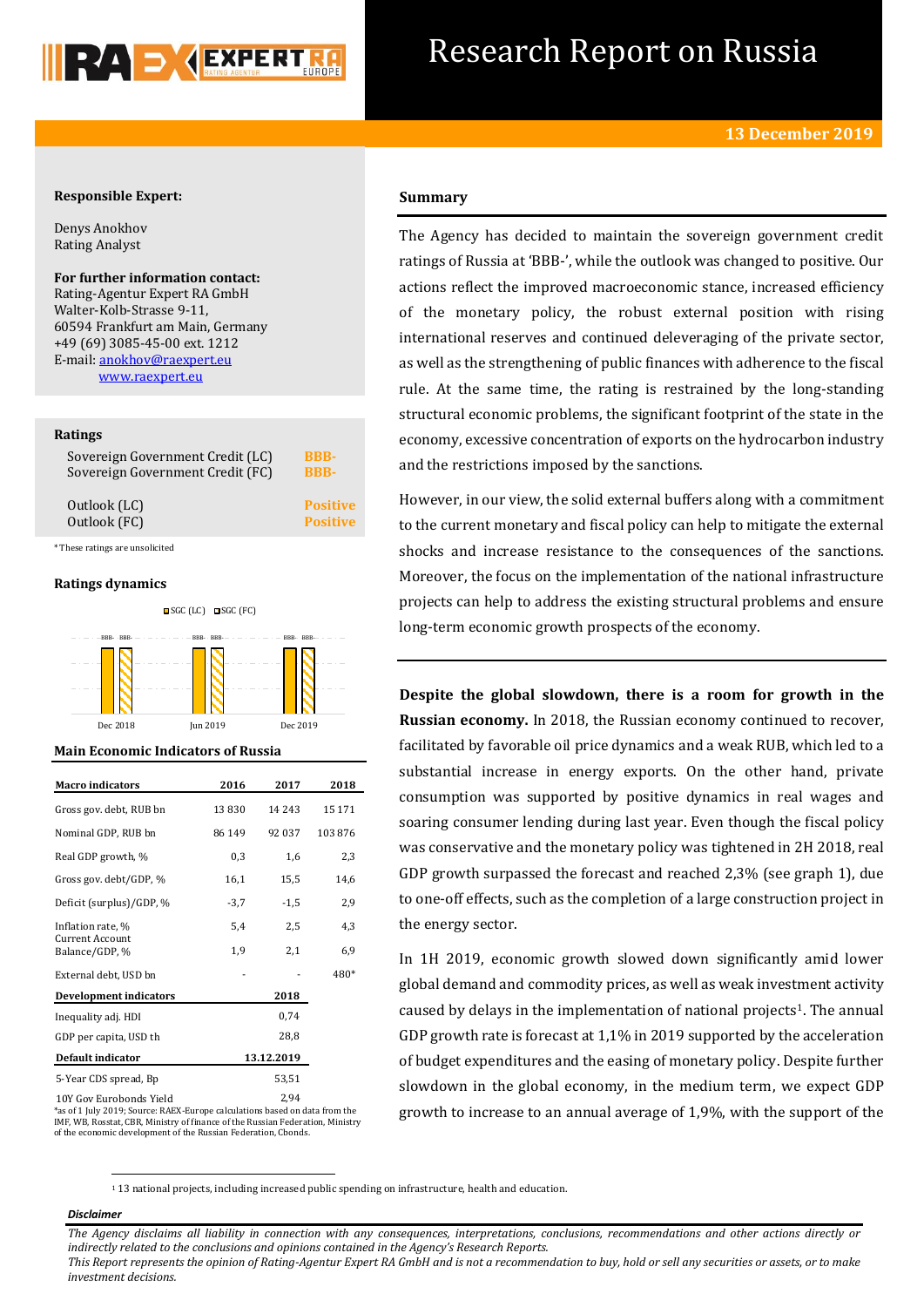#### **Graph 1:** Macroeconomic indicators, %



Source: RAEX-Europe calculations based on data from the IMF

**Graph 2:** Monetary policy metrics, %



Source: RAEX-Europe calculations based on data from the Rosstat and CBR

**Graph 3:** Fiscal budget dynamics, % of GDP



Source: RAEX-Europe calculations based on data from the IMF and Ministry of finance of the Russian Federation

further implementation of national projects aimed at increasing productivity and domestic consumption.

**Easing monetary policy on the back of subdued inflation.** The Central Bank of Russia (CBR) has demonstrated efficiency and consistency of the conducted monetary policy, keeping the inflation rate close to the target level of 4%. After reaching a peak of 5,3% in April 2019, annual inflation is gradually declining as the effect of the increase in VAT was exhausted along with domestic demand weakening during 2019. As a result, starting from June 2019, the CBR switched to a more relaxing monetary policy, gradually reducing the key rate by 150b.p. to the current level of 6,25% (see graph 2). Given the restrained growth rate of the economy, as well as the continued decline in inflationary expectations, we anticipate further relaxation in 2020 in order to create conditions for lower market interest rates and to boost lending in the real sector of the economy.

**Improved fiscal stance and low government debt burden.** We view the efficiency and commitment to the current fiscal policy as a positive signal, which has led to progress in creating buffers that enhance resilience to external shocks. Within the framework of fiscal consolidation amidst favorable oil and gas prices, in 2018 the conditions for a notable improvement in public finances were created, resulting in the overall general government budget surplus of 2,9% of GDP compared to the deficit of previous years (see graph 3). Budget revenues also benefited from improved tax administration, which led to an increase in customs tariffs and the resource extraction tax. The conservative government expenditures fostered broaden of the fiscal surplus. In addition, due to strict adherence to the fiscal rule, the accumulation of the National Welfare Fund (NFW) doubled in 2019, reaching USD 122,6 bn as of 1 October 2019.

In 2019, the general government budget surplus has continued to widen, reaching 5% of GDP during 9M 2019, compared to 4,7% of GDP in the same period last year, supported by an increase of non-oil revenues and an expansion in VAT revenues as the tax base expanded. However, we anticipate the government budget surplus in 2019-2020 will shrink to a modest 1-1,5% due to the extension of the government spending<sup>2</sup> on infrastructure that is currently being implemented at a slower pace than planned. We also expect the oil revenue to gradually decline in the midterm as price and demand deteriorate, while non-oil revenues remain stable.

<sup>2</sup> Infrastructural projects will be financed by a temporary relaxation of the fiscal rule by 0,5% of GDP

## *Disclaimer*

1

*investment decisions.*

*The Agency disclaims all liability in connection with any consequences, interpretations, conclusions, recommendations and other actions directly or indirectly related to the conclusions and opinions contained in the Agency's Research Reports. This Report represents the opinion of Rating-Agentur Expert RA GmbH and is not a recommendation to buy, hold or sell any securities or assets, or to make*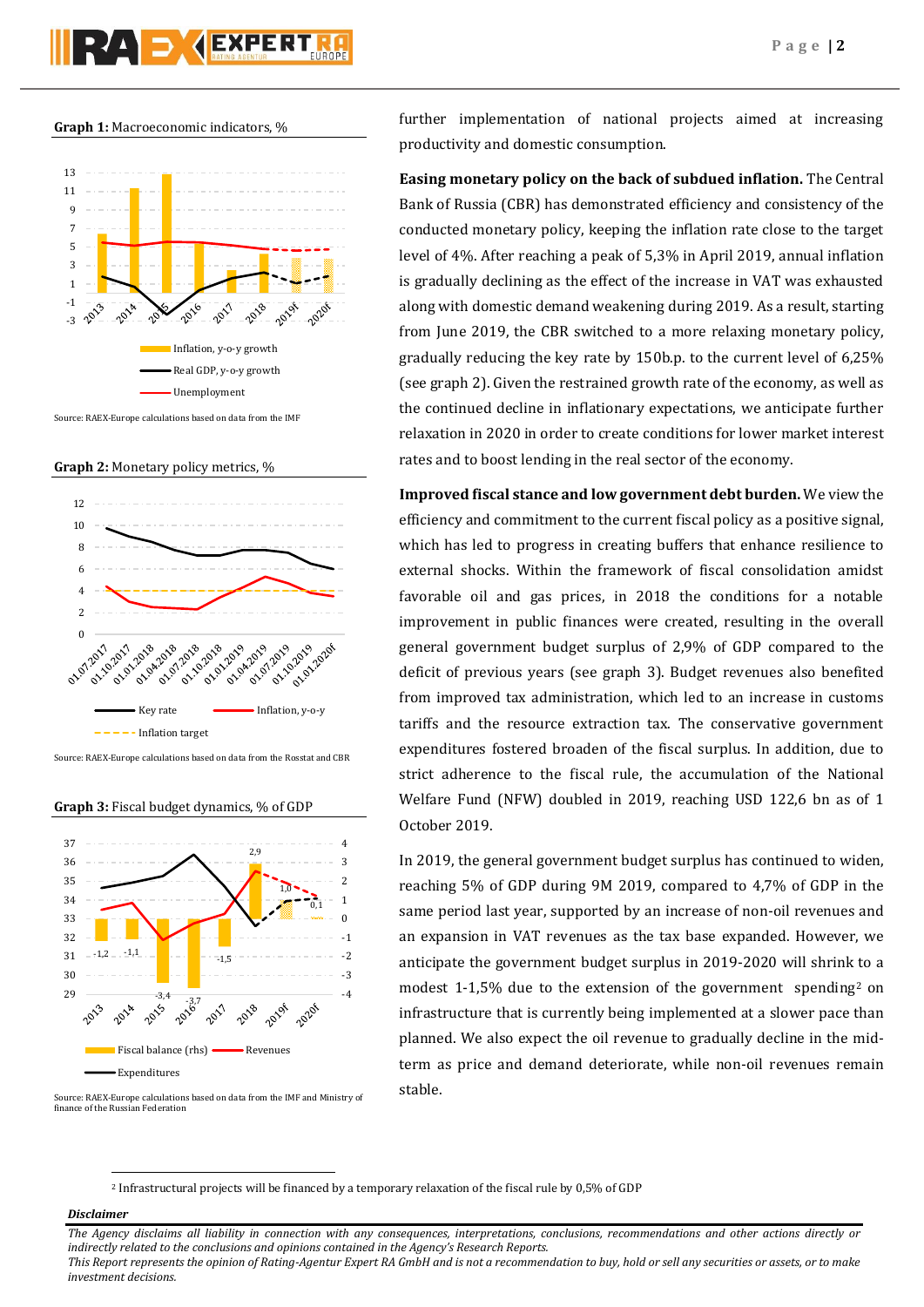**Graph 4:** Government debt dynamics, %



Source: RAEX-Europe calculations based on data from the IMF, CB and Ministry of finance of the Russian Federation

**Graph 5:** External sector indicators, % of GDP



Source: RAEX-Europe calculations based on data from IMF and WB

**Graph 6:** International reserves and FX-rate



Source: RAEX-Europe calculations based on data from CBR

We observe a reduction of the government's debt burden over the last four years: the level of the general government debt shrank gradually to low 14,6% of GDP and 41,1% of budget revenues as of end-2018 compared to 15,5% and 46,6% in 2017 respectively (see graph 4). Moreover, the maturity and currency structure of the government debt is favorable and does not represent a risk to the creditworthiness of Russia. The short-term share of the government debt, taking into account the planned repayments up to one year, was 1,7% of GDP and 4,74% of budget revenues at the end of 2018. However, we expect the government to be active in the new borrowings, taking into account the necessity to implement the priority national projects, the annual expenditures of which are estimated up to 1,5% of GDP.

The planned increase in borrowings will not push debt up significantly. We estimate that it will cause debt to increase by approximately 3% of GDP until 2020. The new debt issues will be placed predominantly in the domestic market, as the U.S. has imposed in August 2019 new sanctions, under which U.S. banks are banned from participating in the primary market of Russian sovereign FX debt and from providing loans to the Russian government. Nonetheless, we do not see any obstacles to raising funds in the domestic market; moreover, non-residents are actively involved in buying of domestic bonds. The share of foreign holders of domestic bonds has increased up to 31% in October 2019, which confirms the positive sentiments regarding Russia's financial position.

**The strong current account, deleveraging of the private sector and accumulation of reserves strengthened the external position.** Russia's external position has been significantly strengthened over several years, driven by an intensive deleveraging of the public and private sector and, on the other hand, an active build-up of foreign exchange reserves. Driven by sanctions, the private sector entities, especially banks, reduce the use of externally borrowed funds, and their external debt has decreased by almost 34% in 2018 down to 16,5% of GDP.

Benefiting from favorable pricing, the expansion of oil and gas exports significantly strengthened the trade balance and led to a record current account surplus of almost 7% in 2018 (see graph 5). It also created conditions to accumulate FX reserves. We anticipate the strong trade balance to prevail in the mid-term, however, trending towards a smooth narrowing as exports are shrinking with lower oil prices, while imports are expected to widen through investment in national projects.

International reserves, due to the purchase of FX currency under the fiscal rule with the purpose to sterilize the excess of oil-related revenue,

#### *Disclaimer*

*The Agency disclaims all liability in connection with any consequences, interpretations, conclusions, recommendations and other actions directly or indirectly related to the conclusions and opinions contained in the Agency's Research Reports.*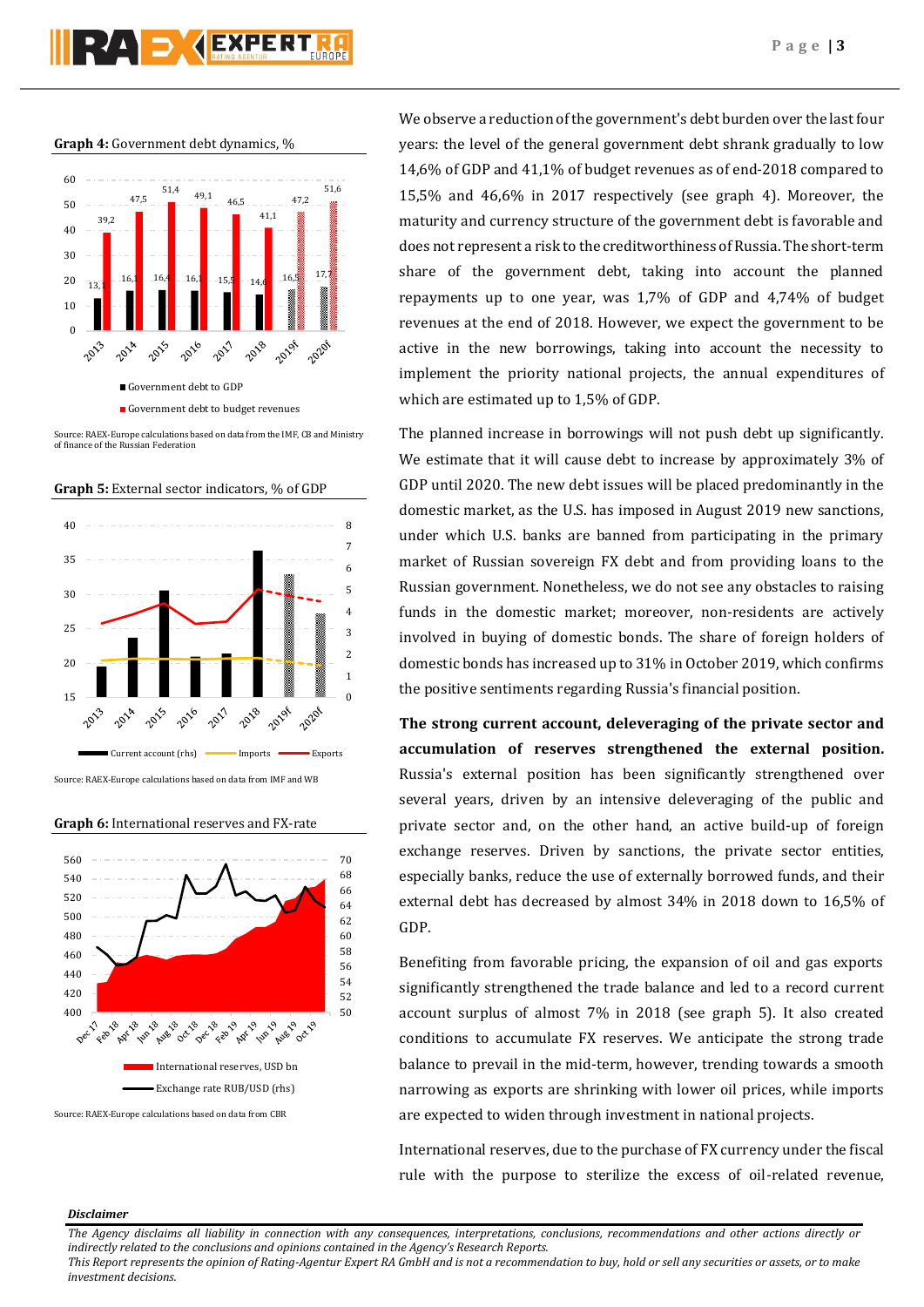#### **Graph 7:** FX-rates and oil price



Source: RAEX-Europe calculations based on data from CBR and Finam

**Graph 8:** Financial soundness indicators, %



Source: RAEX-Europe calculations based on data from the CBR. \*The share of loans classified as  $4<sup>th</sup>$  and  $5<sup>th</sup>$  quality categories according to the CBR regulation (two categories with the lowest credit quality) was used as a proxy for the indicator "Share of bad loans in total loans".

continue to increase and gained USD 542,9 bn as of 1 October 2019 (see graph 6), covering more than 19 months of imports. After the sharp devaluation in 2018, the RUB strengthened, its volatility decreased and there is almost no correlation with oil prices, reflecting the effectiveness of the fiscal rule (see graph 7).

**Banks improve profitability, but there are still heightened concentration risks.** In 2019, the banking system continued to demonstrate an improvement in profitability, capitalization, and liquidity amid a reduction in the number of market participants. Despite still active retail lending, the growth rate of banks' assets in 3Q 2019 was subdued at 1,5% against 4,6% in the same period last year. The number of smaller banks will continue to decline due to license revocations and mergers with larger players. Meanwhile, there are growing risks of concentration on large state-owned banks, which account for almost 70% of total assets. The significant presence of the government and the concentration of loan portfolios on state-owned companies increase the risks of materialization of liabilities, especially in light of possible new sanctions.

The profitability of the banking system improved in 3Q 2019 with ROA and ROE at 1,9% and 17,9%, respectively, although the major contribution was from the largest SOBs. The capital adequacy ratio improved to 12,5% as of September 2019 from 12,2% in 2018, reflecting the outpacing growth of capital compared to risk-weighted assets (see graph 8). However, we expect that after the harmonization of regulatory standards with IFRS 9, the recalculation of prior years' profit will put pressure on the capital adequacy metrics. We observe stability in the quality of assets, although the current level of NPL remains elevated at 10% as of September 2019. It is expected that through dilution by new loans, the current level of NPL will remain stable, but in the medium term, the pressure will be exerted from the quality of consumer loans, which will deteriorate due to the growth of the debt burden of the population, outpacing the real disposable income.

**Potential risks and uncertainties stemming from the new U.S. sanctions persist.** We continue to assess the sanctions risks as a moderately strong stress-factor downgrading Russia's credit rating due to ongoing geopolitical tensions and lack of progress on a number of issues that have already caused the imposed sanctions. At the same time, we emphasize Russia's significant progress in creating external buffers, mix of flexible monetary and conservative fiscal policies, which together form the basis for increasing the resilience of the economy to possible new restrictions on access to foreign capital markets.

*Disclaimer* 

*The Agency disclaims all liability in connection with any consequences, interpretations, conclusions, recommendations and other actions directly or indirectly related to the conclusions and opinions contained in the Agency's Research Reports.*